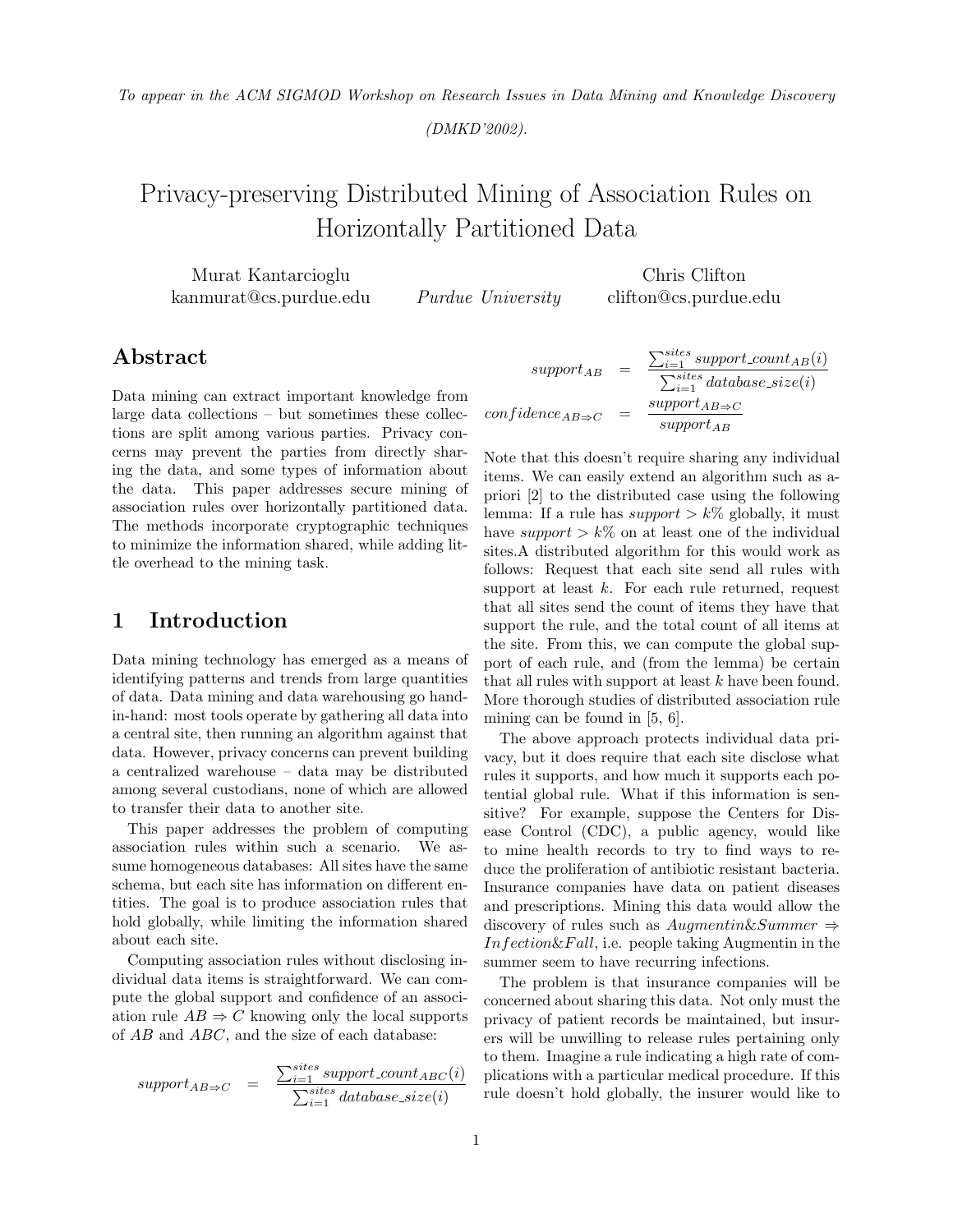know this – they can then try to pinpoint the problem with their policies and improve patient care. But if the fact that the insurer's data supports this rule is revealed (say, under a Freedom of Information Act request to the CDC), the insurerer could be exposed to significant public relations or liability problems. This potential risk could exceed their own perception of the benefit of participating in the CDC study.

This paper presents a solution that preserves such secrets – the parties learn (almost) nothing beyond the global results. The solution is efficient: The additional cost relative to previous non-secure techniques is O(candidate itemsets ∗ sites) encryptions, and a constant increase in the number of messages.

We assume three or more parties. In the two party case, knowing a rule is supported globally and not supported at one's own site reveals that the other site supports the rule. Thus much of the knowledge we try to protect is revealed even with a completely secure method for computing the global results. We discuss the two party case further in Section 4. By the same argument, we assume no collusion, as colluding parties can reduce this to the two party case.

#### 1.1 Related Work

Previous work in privacy-preserving data mining has addressed two issues. In one, the aim is preserving customer privacy by distorting the data values [3]. The idea is that the distorted data does not reveal private information, and thus is "safe" to use for mining. The key result is that the distorted data, and information on the distribution of the random data used to distort the data, can be used to generate an approximation to the original data distribution, without revealing the original data values. The distribution is used to improve mining results over mining the distorted data directly, primarily through selection of split points to "bin" continuous data. Later refinement of this approach tightened the bounds on what private information is disclosed, by showing that the ability to reconstruct the distribution can be used to tighten estimates of original values based on the distorted data [1].

More recently, the data distortion approach has been applied to boolean association rules [10]. Again, the idea is to modify data values such that reconstruction of the values for any individual transaction is difficult, but the rules learned on the distorted data are still valid. One interesting feature of this work is a flexible definition of privacy; e.g., the ability to correctly guess a value of '1' from the distorted data can be considered a greater threat to privacy than correctly learning a '0'.

The data distortion approach addresses a different problem from our work. The assumption with distortion is that the values must be kept private from whoever is doing the mining. We instead assume that some parties are allowed to see *some* of the data, just that nobody is allowed to see all the data. In return, we are able to get exact, rather than approximate, results.

The other approach uses cryptographic tools to build decision trees.[8] In this work, the goal is to securely build an ID3 decision tree where the training set is distributed between two parties. The basic idea is, finding the attribute that maximizes informationgain is equivalent to finding the attribute that minimizes the conditional entropy. Since the conditional entropy for an attribute for two-party can be written as a sum of the expression of the form  $(v_1 + v_2) \times \log(v_1 + v_2)$ . Authors suggest a way to securely calculate the expression  $(v_1 + v_2) \times \log(v_1 + v_2)$ and show how to use this function for building the ID3 securely. Clearly this approach treats privacypreserving data mining as a special case of secure multi-party computation[7] and not only aims for preserving individual privacy but also tries to preserve leakage of any information other than the final result. We follow this approach, but address a different problem (association rules), and emphasize the efficiency of the resulting algorithms. A particular difference is that we recognize that some types of information can be exchanged without violating security policies secure multi-party computation treats leakage of any information other than the final result as a violation. The ability to share non-sensitive data enables highly efficient solutions.

The problem of privately computing association rules in vertically partitioned distributed data has also been addressed[11]. Here the problem is how to count support when transactions are split across sites, without revealing the contents of individual transactions. The change in the way the data is distributed makes this a much different problem from the one we address here.

#### 1.2 Private Association Rule Mining **Overview**

Our method follows the basic approach outlined on Page 1 except that values are passed between the local data mining sites rather than to a centralized combiner. The two phases are discovering candidate itemsets (those that are frequent on one or more sites), and determining which of the candidate itemsets meet the global support/confidence thresholds.

The first phase (Figure 1) uses commutative en-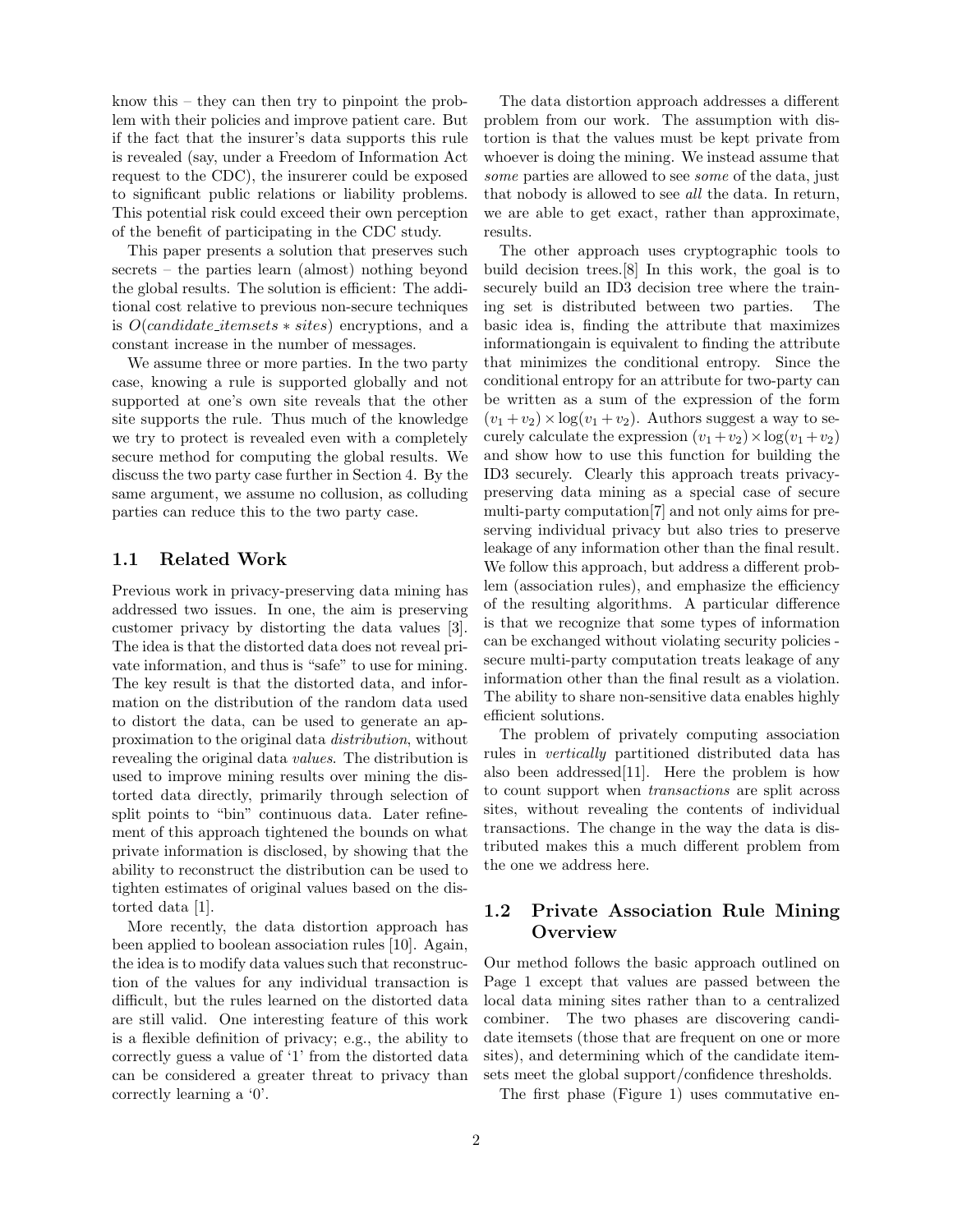

Figure 1: Determining global candidate itemsets

cryption. Each party encrypts its own itemsets, then the (already encrypted) itemsets of every other party. These are passed around, with each site decrypting, to obtain the complete set.

In the second phase (Figure 2), an initiating party passes its support count, plus a random value, to its neighbor. The neighbor adds its support count and passes it on. The final party then engages in a secure comparison with the initiating party to determine if the final result is greater than the threshold plus the random value.

This gives a brief, oversimplified idea of how the method works. Section 3 gives full details. Before going into the details, we give background and definitions on techniques from association rule mining, cryptography, and secure multi-party computation used in our method.

## 2 Background

There are several bodies of work that serve as a basis for our work Here we briefly summarize the related data mining and secure-multi party computation concepts.

### 2.1 Distributed Mining of Association Rules

We address association rule mining as defined in [2]: Let  $I = \{i_1, i_2, \ldots, i_n\}$  be a set of items and DB be a set of transactions, where each transaction  $T \in DB$  is an itemset such that  $T \subseteq I$ . Given an itemset  $X \subseteq I$ , a transaction T contains X if and only if  $X \subseteq T$ . An association rule is an implication of the form  $X \Rightarrow Y$ where  $X \subseteq I, Y \subseteq I$  and  $X \cap Y = \emptyset$ . The rule  $X \Rightarrow Y$  has support s in the transaction database DB if s% of transactions in DB contain  $X \cup Y$ . The rule has *confidence* c if  $c\%$  of the transactions in DB that contain  $X$  also contains Y. An itemset  $X$  with



Figure 2: Determining if itemset support exceeds threshold

 $k$  items is called a  $k$ -itemset. The problem of mining association rules is to find all rules whose support and confidence are higher than a specified minimum support and confidence.

In a horizontally partitioned database, The transactions are distributed among n sites  $S_1, S_2, \ldots, S_n$ such that each site  $S_i$  contains a disjoint subset  $DB_i$ of the transactions.  $DB = DB_1 \cup DB_2 \cup ... \cup DB_n$ . The itemset X has a *local* support count of  $X.\mathfrak{sup}_i$ at site  $S_i$  if  $X.\sup_i$  of the transactions at  $S_i$  contains  $X$ . The global support count of  $X$  is given as  $X.\sup = \sum_{i=1}^{n} X.\sup_{i}$ . An itemset X is globally supported if  $X.\overline{sup} \geq s*|DB| = s*\sum_{i=1}^n DB_i$ . The global confidence of a rule  $X \Rightarrow Y$  can be given as  $\{X \cup Y\}$ .sup/X.sup. A k-itemset is called globally large k-itemset if it is globally supported and referred as  $L_{(k)}$ . The k-itemset is called locally large if it is supported locally at some site  $S_i$  and referred as  $LL_{i(k)}$ . If a k-itemset is locally large at some site  $S_i$ and is globally large it is referred to as  $GL_{i(k)}$ . The aim of distributed association rule mining is to find all rules whose global support and global confidence are higher than the user specified minimum support and confidence.

The FDM algorithm [5] is a fast method for distributed mining of association rules. We summarize this below:

- 1. Candidate Set Generation: Intersect the globally large itemsets of size  $k-1$ ,  $G_{(k-1)}$ , with locally large  $k-1$  itemsets to get  $GL_{i(k-1)}$ . From these, use the classic apriori candidate generation algorithm to get the candidate  $k$  itemsets  $CG_{i(k)}$ .
- 2. Local Pruning: For each  $X \in CG_{i(k)}$ , scan the database  $DB_i$  to compute  $X.\text{sup}_i$ . . If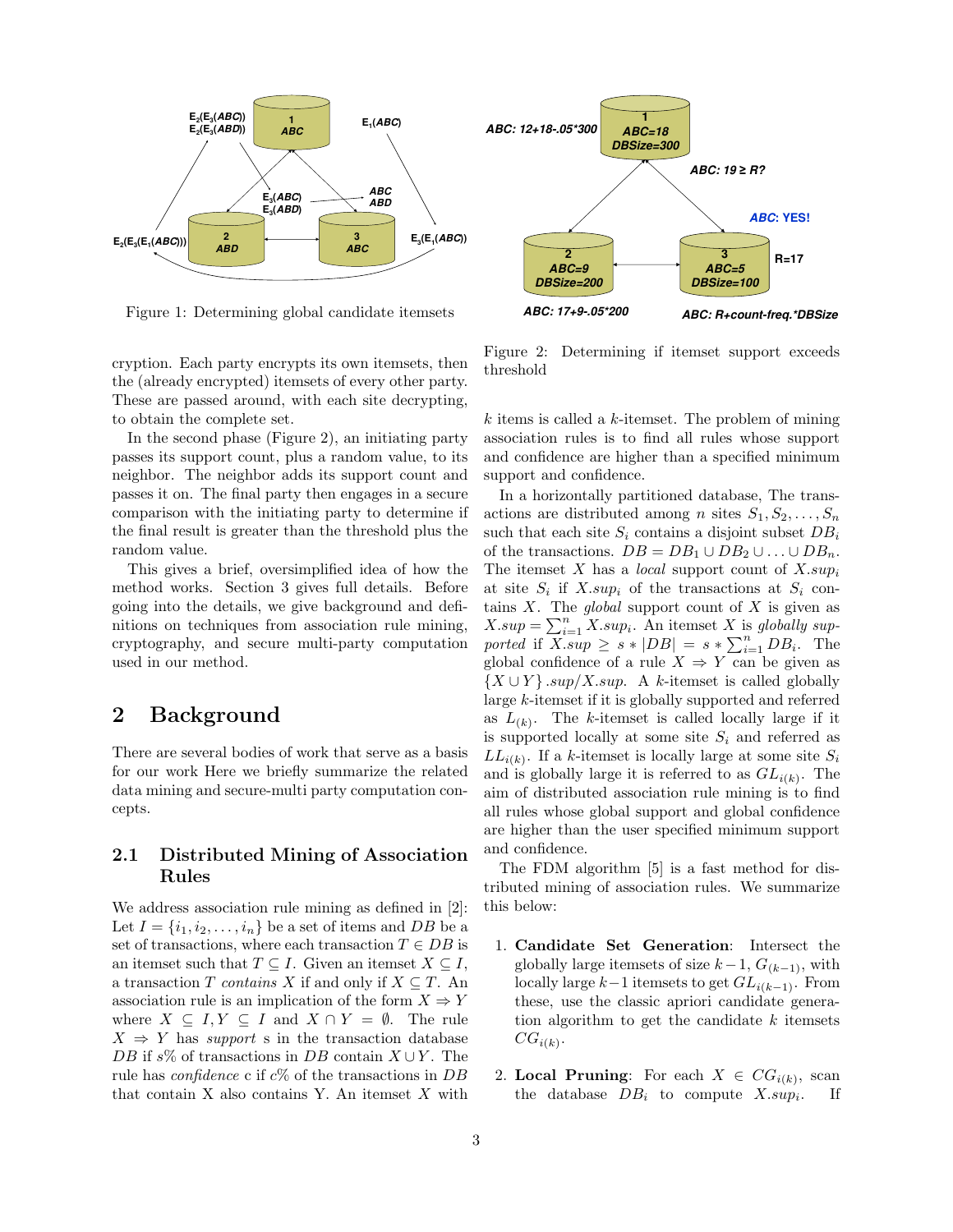$X.\sup_i/DB_i \geq s\%, X$  is locally large and is included in  $LL_{i(k)}$  set.

- 3. Itemset Exchange: Broadcast  $LL_{i(k)}$  to all sites – the union is  $LL_{(k)}$ , a superset of the possible global frequent itemsets. Each site computes (using apriori) the support of items in  $LL_{(k)}$ .
- 4. Support Count Exchange: Broadcast the computed supports. From these, each site computes  $G_{(k)}$ .

The above algorithm avoids disclosing individual transactions, but does expose significant information about the rules supported at each site. Our goal is to approximate the efficiency of the above algorithm, without requiring that any site disclose  $LL_{i(k)}$ ,  $X.\sup_i$ , or  $|DB_i|$ .

### 2.2 Cryptographic Tools and Secure Multi-party Computation

Secure multi-party computation involves computing a function where multiple parties hold the inputs, and at the end of the computation each party should know the result of the function, their own input, and nothing  $else[12]$ . It has been shown that given certain cryptographic assumptions, any function that can be represented by a polynomial size circuit can be computed securely. The basic idea behind the proof is to show how to securely compute a logic gate – then represent the desired function as a circuit and evaluate it. A full discussion can be found in [7]. While effective, this is not an efficient method for problems with large inputs.

A key component of the general secure multi-party computation solution is commutative encryption. As we also use commutative encryption, we give a brief description here. We start with a definition of one way accumulators. The basic idea is to come up with quasi-commutative hash functions. A function h is said to be quasi-commutative if for given x and  $y_1, y_2, \ldots, y_m$ , the value

$$
z = h(h(...h(h(x,y_1),y_2)...,y_{m-1}),y_m)
$$
 (1)

is the same for every permutation of  $y_i$ . A family of one-way hash functions that are quasi-commutative are said to be one-way accumulators. Since a one-way accumulator is a hash function, if  $x \neq \hat{x}$  they will have different hash values  $z$  for fixed  $y_i$ . In addition to the one to one mapping and quasi-commutative properties of one-way accumulators, we need to be able to retrieve the x value given  $(z, y_1, \ldots, y_m)$ , giving us commutative encryption.

The construction of one-way accumulators of Benaloh and de Mare [4] can be easily modified to let us to retrieve the  $x$  value. Their construction uses the RSA [9] assumption with a slight modification. Instead of using arbitrary primes  $p, q$  for generation of  $n = pq$ , they require that p and q be safe primes to prevent collisions. In this context, a prime p is said to be safe if  $p = 2p + 1$  where p is an odd prime. They define the one-way accumulator function as below.

$$
h(x, y_i) = x^{y_i} \mod n \tag{2}
$$

Assuming the difficulty of the discrete logarithm, this function may be seen as one-way. We use the above construction with one more addition. Instead of generating random  $y_i$  values, we generate  $y_i, t_i$ pairs such that  $y_i * t_i = 1 \mod(\varphi(n))$ . This construction is equal to the RSA algorithm except that  $p$  and q have the above safe property.

## 3 Secure Association Rule Mining

We will now use the tools described above to construct a distributed association rule mining algorithm that preserves the privacy of individual site results. The algorithm given is for three or more parties – the two party case is discussed further in Section 4.

#### 3.1 Problem Definition

Let  $i > 3$  be the number of sites. Each site has a private database  $DB_i$  with  $d_i$  transactions. We are given support threshold  $s$  and confidence  $c$  as percentages. The goal is the discovery of all association rules satisfying the thresholds, as defined in Section 2.1. We further desire that disclosure be limited: No site should be able to learn contents of a transaction at any other site, what rules are supported by any other site, or the specific value of support/confidence for any rule at any other site, unless that information is revealed by knowledge of one's own data and the final result. (e.g., if a rule has 100% support globally, we know it is supported 100% by all sites.) Here we assume no collusion (this is discussed further in Section 4.)

#### 3.2 Method

Our method follows the general approach of the FDM algorithm [5], with special protocols replacing the broadcasts of  $LL_{i(k)}$  and the support count of items in  $LL_{(k)}$ . First we give a method for finding the union of locally supported itemsets without revealing the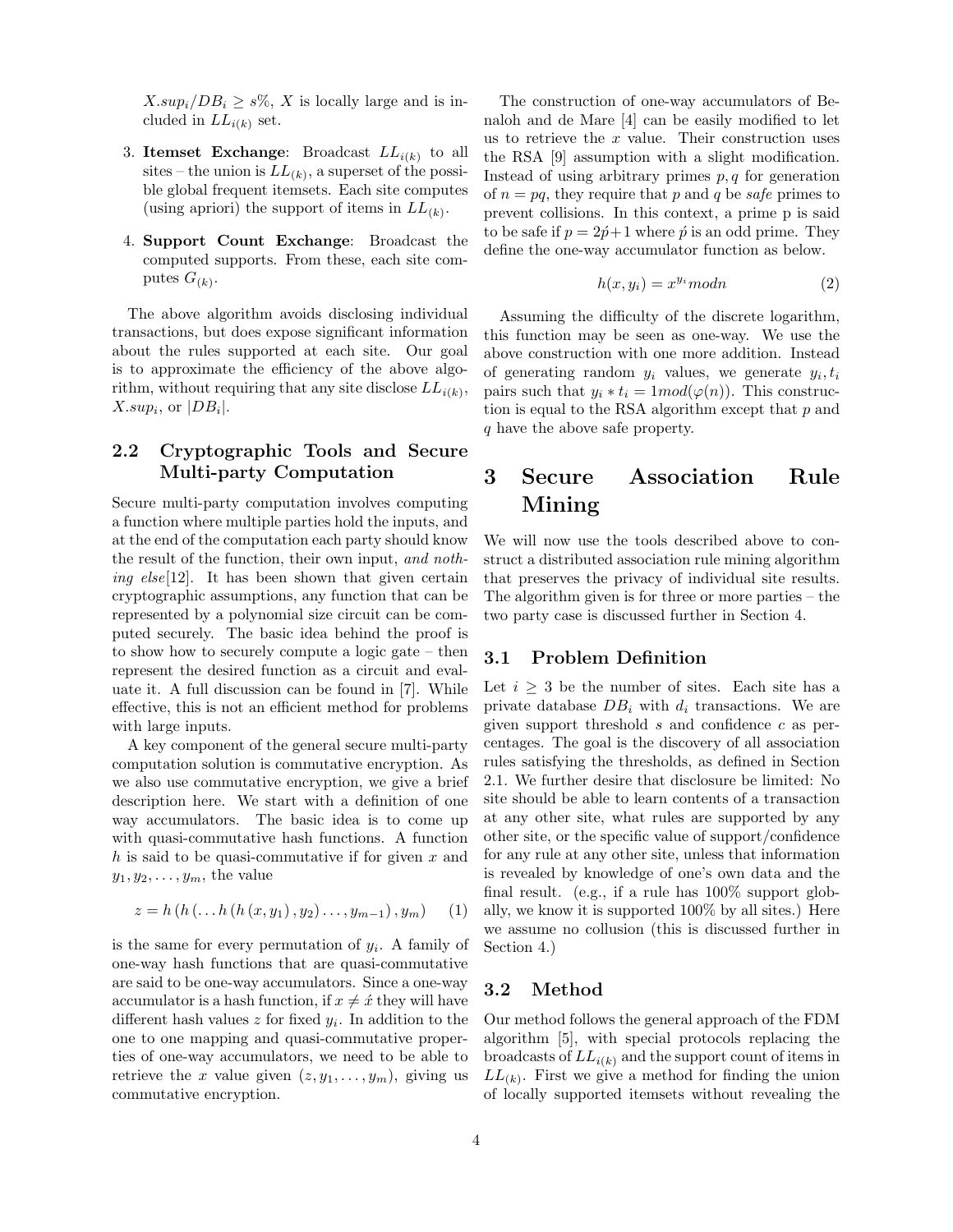originator of the particular itemset. We then give a method for securely testing if the support count exceeds the threshold.

#### 3.2.1 Secure union of locally large itemsets

In the FDM algorithm (Section 2.1), step 3 reveals the large itemsets supported by each site. We instead exchange locally large itemsets in a way that obscures the source of each itemset. We assume a commutative encryption algorithm with negligible collision probability (Section 2.2). The algorithm is given in Protocol 1.

Protocol 1 Finding secure union of large itemsets **Require:** N is number of sites and Rule set  $=\emptyset$  initially {Encryption of all the rules by all sites} for each site i do generate  $LL_{i(k)}$ ; for each  $X \in LL_{i(k)}$  do  $M = new array[N]$ ;  $Xp = encrypt(X, e_i);$  $M[i] = 1;$ Rule\_set  $\bigcup$  (Xp,M); end for end for{Site i encrypts its locally large k-itemsets and adds them to the global set. Each site then encrypts the itemsets it has not encrypted before} for each site i do for each tuple  $(r,M) \in \text{Rule set }$  do if  $M[i] == 0$  then  $rp = \n\text{encrypt}(r,e_i);$  $M[i]=1;$  $Mp = M$ : Rule\_set=(Rule\_set-{ $(r,M)$ })  $\bigcup$  { $(rp,Mp)$ }; end if end for end for for  $(r,M) \in \text{Rule}$  set and  $(rp,Mp) \in \text{Rule}$  set do {check for duplicates} if r==rp then Rule set = Rule set- $\{(r,M)\}\$  {Eliminate duplicate itemsets before decrypting}; end if end for for each site i do { Each site decrypts every item to get the rule set} for all  $(r,M) \in$  Rule set do  $rd = \text{decrypt}(r,d_i)$ ; Rule\_set= $(Rule_set-{r,M})\bigcup {(rd)};$ end for permute elements in the Rule set end for return Rule set

The main idea is that each site encrypts the locally supported itemsets. Each site then encrypts the itemsets from other sites. Since equation 1 holds, duplicates in the locally supported itemsets will be duplicates in the encrypted itemsets, and can be deleted. In addition, the decryption can occur in any order, so by permuting the encrypted itemsets we prevent sites from tracking the source of each itemset.

An example of Protocol 1 in action is given below.

Example 1 Assume we have three parties for data mining. After local support pruning, site  $S_1$  supports  $\{3, 4, 5\}$ ,  $S_2$  supports  $\{2, 5, 7\}$ , and  $S_3$  supports  $\{5, 7, 9\}$ . Let  $n = 7 \times 11$  where  $7 = 2$  \*  $3 + 1, 11 = 2 * 5 + 1$  are safe primes. Each site has key pairs, both secret:  $S_1$  has  $(13, 37)$ ,  $S_2$  has  $(17, 53)$  and  $S_3$  has  $(19, 19)$ . First, each party encrypts its candidate itemsets with its own key. It then sends these to the other parties. Each party then encrypts the items it had not encrypted before, and sends them on for the third encryption. So after the encryption step, we have the encrypted items (26, 58, 31, 63, 31, 63, 60). The duplicate items are removed, giving  $(26, 31, 58, 60, 63)$ . Let us assume decryption starts with  $S_2$ .  $S_2$  permutes and decrypts:  $(D_2(31), D_2(58), D_2(26), D_2(63), D_2(60)) \rightarrow$  $(47, 60, 31, 28, 37)$ . Clearly by looking at the decrypted set,  $S_2$  cannot predict the items.  $S_2$  sends the result to  $S_1$ . Under the assumption that RSA is a trapdoor function,  $S_1$  cannot find any correlation between the initial set before decryption phase and the set it received.  $S_1$  decrypts and permutes the set and send it to  $S_3$ . The set sent by  $S_1$  will look like  $(59, 25, 75, 63, 16)$ . Finally  $S_3$  will output the result,  $(3, 4, 5, 7, 9).$ 

Clearly Protocol 1 finds the union without revealing which itemset belongs to which site. It is not, however, secure under the definitions of secure multiparty computation. It reveals the number of itemsets having common support, e.g. two itemsets are supported by two sites, and the rest by only one site. It does not reveal which itemsets these are, but a truly secure computation (as good as each site giving its input to a "trusted party") could not reveal even this count. Allowing innocuous information leakage (the number of itemsets having common support) allows an algorithm that is sufficiently secure with much lower cost than a fully secure approach.

#### 3.2.2 Testing support threshold without revealing support count

Protocol 1 gives the full set of locally large itemsets  $LL_{(k)}$ . We still need to determine which of these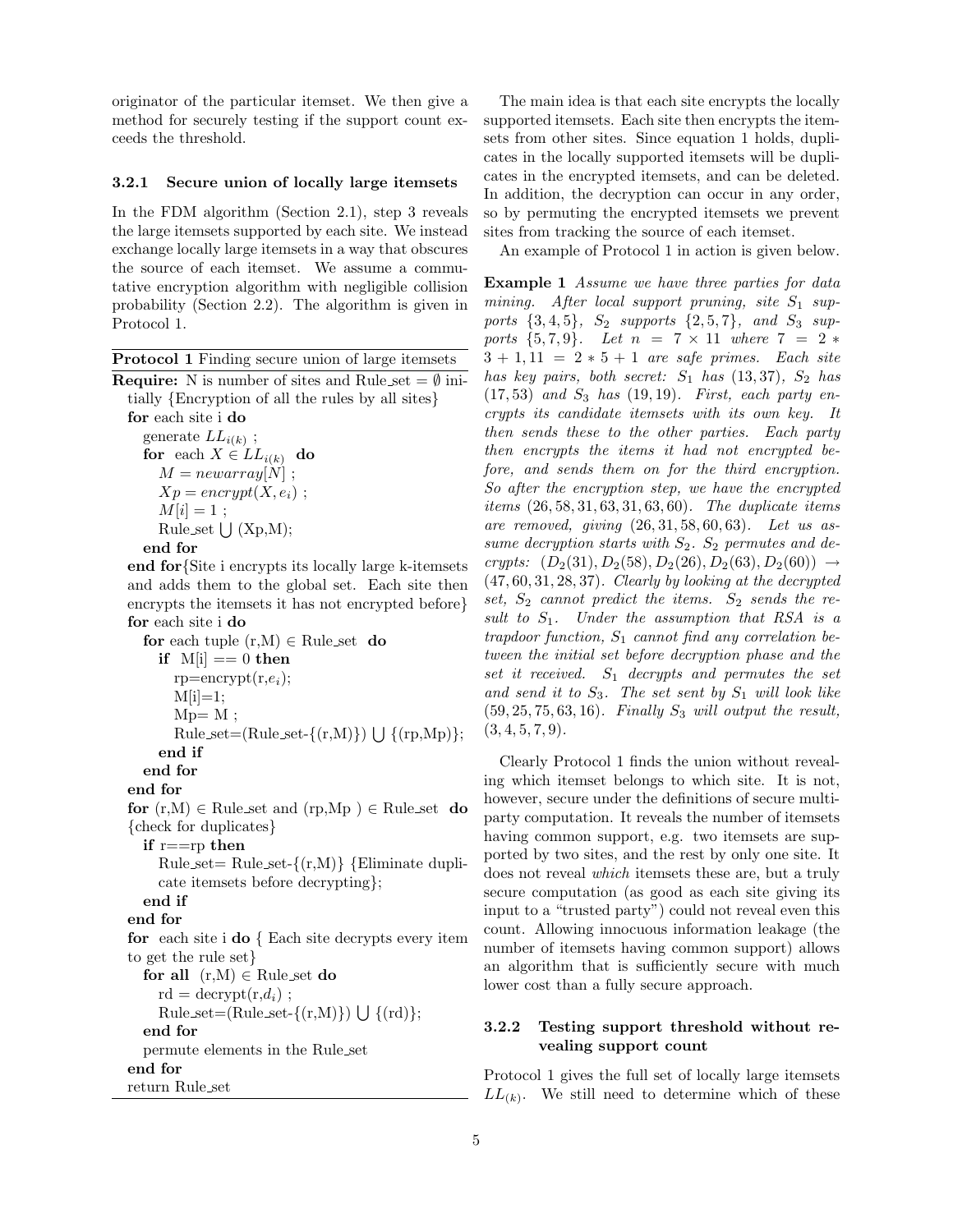itemsets are supported globally. Step 4 of the FDM algorithm forces each site to reveal its own support count for every itemset in  $LL_{(k)}$ . All we really need to know is for each itemset  $X \in LL_{(k)}$ , is  $X.\sup \geq$  $s\% \times |DB|$ ? The following allows us to reduce this to a comparison against a sum of local values (the excess support at each site):

$$
X.sum \geq s * |DB| = s * (\sum_{i=1}^{n} d_i)
$$

$$
\sum_{i=1}^{n} X.sum_i \geq s * (\sum_{i=1}^{n} d_i)
$$

$$
\sum_{i=1}^{n} (X.sum_i - s * d_i) \geq 0
$$

Therefore checking for support is equivalent to checking if  $\sum_{i=1}^{n} (X.sub_i - s * d_i) \geq 0$ . The challenge is to do this without revealing  $X.\text{sup}_i$  or  $d_i$ . An algorithm for this is given in Protocol 2.

Protocol 2 Finding the global support counts securely

| <b>Require:</b> rule set is $\emptyset$ initially         |
|-----------------------------------------------------------|
| if site i is the starting site then                       |
| for each $r \in$ candidate set do                         |
| generate random number $x_r$ ;                            |
| $t = r \cdot sup_i - s * d_i + x_r;$                      |
| rule set = rule set $\cup \{ (r,t) \}$ ;                  |
| end for                                                   |
| send the rule set to the next site;                       |
| end if                                                    |
| if site i is neither starting nor ending site then        |
| for each $(r,t) \in$ rule set do                          |
| $\bar{t} = r \cdot sup_i - s * d_i + t;$                  |
| rule set = rule set - { $(r,t)$ } $\cup$ $(r, \bar{t})$ ; |
| end for                                                   |
| send the rule set to the next site;                       |
| end if                                                    |
| <b>if</b> site i is the last site <b>then</b>             |
| for each $(r,t) \in$ rule set do                          |
| $\bar{t} = r \cdot sup_i - s * d_i + t;$                  |
| securely compute whether $\bar{t} - x_r \geq 0$ with the  |
| first site { First site knows the $x_r$ }                 |
| if $\bar{t} - x_r \geq 0$ then                            |
| multi-cast r as a globally large itemset.                 |
| end if                                                    |
| end for                                                   |
| end if                                                    |

The idea is that the first site generates a random number  $x_r$  for each itemset X, adds that number to its  $(X.sum<sub>i</sub> − s*d<sub>i</sub>)$ , and sends it to the next site. The random number masks the actual excess support, so the second site learns nothing about the first site's actual database size or support. The second site adds its excess support and sends the value on. The random value now hides both support counts. The last site in the change now has  $\sum_{i=1}^{n} (X.\sup_{i} - s * d_i) + x_r$ , and needs to test if this is  $\geq x_r$ . This can be done securely using Yao's generic method<sup>[12]</sup>. Clearly this algorithm is secure as long as there is no collusion, as no site can distinguish what it receives from a random number. Alternatively the first site can simply send  $x<sub>r</sub>$  to the last site. Now the last site learns the actual excess support, but still does not learn the support values for any single site. In addition, if we consider the excess support to be a valid part of the global result, this method is still secure.

We now sketch a proof of the security of Protocol 2. This proof is based on the definitions of secure given in [7]; due to space considerations we do not repeat those definitions and thus are able to give only a sketch of the proof. In particular, the semi-honest model assumes each site follows the protocol, but remembers everything it sees during the protocol – informally, a protocol is secure if an indistinguishable view to this history can be generated solely from the output and one's own data.

#### Theorem 1 Protocol 2 privately computes globally supported itemsets in the semi-honest model.

PROOF SKETCH: To show that Protocol 2 is secure under the semi-honest model, we have to show that a polynomial time simulator can simulate the view of the parties during the execution of the protocol, based on their local inputs and the global result. We also use the general composition theorem for semihonest computation. The theorem says that if g privately reduces to the f and if there is way to compute f securely than there is a way to compute g securely. In our context, f is the secure comparison of two integers, and g is Protocol 2. First we show that the view of any site during the addition phase can efficiently simulated given the input of that site and the global output. Site  $i$  uniformly chooses a random number  $s_r$ . Now we show that view and the output of the simulator are computationally indistinguishable by showing that the probability of seeing a given  $x$  in both of them is equal. In the following equations,  $x_r$  is the random number added at the beginning of Protocol 2, selected uniformly among the  $m$  bit two's complement numbers. This  $m$  is chosen such that  $2^{m-1}$  >  $|DB|$ . The arithmetic is assumed to be two's compliment, ignoring overflows. The random number in the simulator,  $s_r$ , is chosen uniformly from the same domain. Also note that  $X.\sup_i$  is fixed for each site.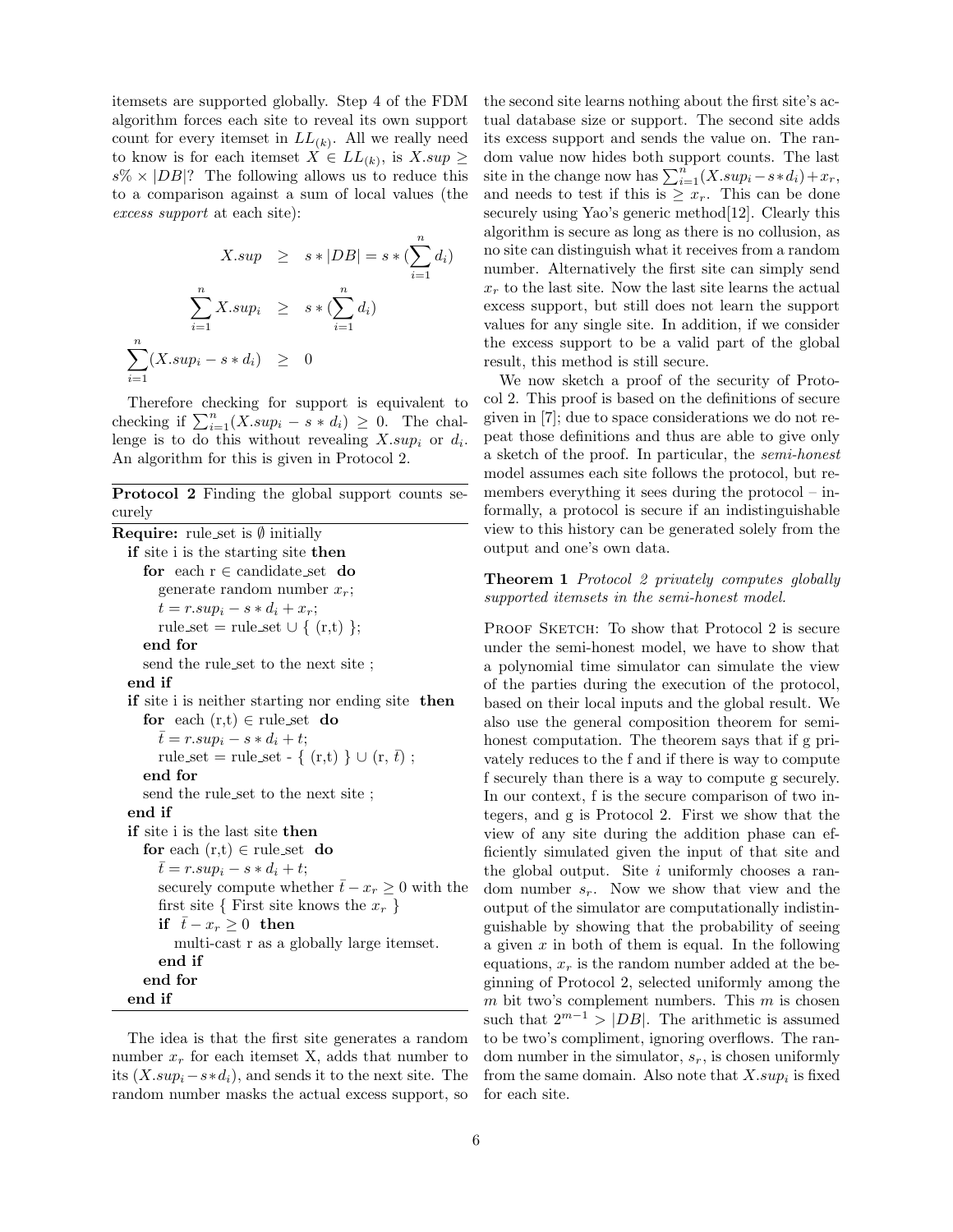$$
Pr\left[VIEW_i^{Protocol2} = x\right] = Pr\left[x_r = x - \sum_{k=1}^{k=i-1} X.sub_i\right]
$$

$$
= \frac{1}{2^m}
$$

$$
= Pr\left[s_r = x\right]
$$

$$
= Pr\left[Simulator_i = x\right]
$$

We showed that what each site sees during the addition phase is indistinguishable from that simulated with a random number generator. Since during the comparison phase we can use the generic secure method, from the composition theorem we can conclude that Protocol 2 is secure in the semi-honest model.

#### 3.3 Securely Finding Confidence of a Rule

To find if the confidence of a rule  $X \Rightarrow Y$  is higher than the given confidence threshold  $c$ , we have to check if  $\frac{\{X \cup Y\} \cdot sup}{Y \cdot sup} \geq c$ . We will denote the support of  $\{X \cup Y\}$  *sup<sub>i</sub>* as  $XY$ *sup<sub>i</sub>* in the following equations.

$$
\frac{\{X \cup Y\} \cdot \sup}{Y \cdot \sup} \ge c \quad \Rightarrow \quad \frac{\sum_{i=1}^{i=n} XY \cdot \sup_{i} \ge c}{\sum_{i=1}^{i=n} X \cdot \sup_{i} \ge c}
$$
\n
$$
\Rightarrow \quad \sum_{i=1}^{i=n} XY \cdot \sup_{i} \ge c * (\sum_{i=1}^{i=n} X \cdot \sup_{i})
$$
\n
$$
\Rightarrow \quad \sum_{i=1}^{i=n} (XY \cdot \sup_{i} - c * X \cdot \sup_{i}) \ge 0
$$

Since each site knows  $XY$ .sup<sub>i</sub> and  $X$ .sup<sub>i</sub>, we can easily use Protocol 2 to securely calculate the confidence of a rule.

## 3.4 Communication and Computation costs of Mining with Protocols 1 and 2

Let the total number of locally large candidate itemsets be  $|CG_{(k)}|$ , and the number of candidates that can be directly generated by the globally large (k-1) itemsets be  $|GLC_k|$  (apriori gen $(L_{(k-1)}) = GLC_k$ ). The number of sites is  $n$  and we assume  $m$  bits can represent the  $X.\sup_i - d_i$  for every large itemset X.

Here we give the cost associated with Protocols 1 and 2, ignoring the cost of computing locally frequent itemsets. We compare this with the cost of the (nonsecure) FDM algorithm.

The communication cost of protocol 1 totals  $O(|CG_k| * n)$ , divided into *n* rounds. The FDM algorithm is also  $O(|CG_k| * n)$ , but in a single round. The computation cost is  $O(|CG_k| * n)$  encryptions/decryptions plus the underlying computation required in FDM.

Protocol 2 requires communication cost  $O(|GLC_k| * n)$  in n rounds for the basic addition, as opposed to the same  $O(|GLC_k| * n)$  in a single broadcast round for FDM. If secure comparison is desired at the end of Protocol 2, this requires  $O((|GLC_k| * m)$  1 out of 2 oblivious transfers (the main cost in the comparison phase). Each oblivious transfer takes  $O(t^3)$  where t is length of the RSA key.

## 4 Conclusions and Further Work

Cryptographic tools can be used to do data mining that would otherwise be prevented due to security concerns. We have given procedures to mine distributed association rules on horizontally partitioned data. We showed that distributed association rule mining can be done efficiently under reasonable security assumptions.

The two party case poses difficulties. If we have only two parties, knowing that a rule is supported globally and not supported at one's own site reveals that the other site supports the rule. This is true no matter how secure computation, it is an artifact of the result. Thus extending to secure computation in the two party case is unlikely to be of use. In addition, Yao's Millionaire's problem can be reduced to securely testing if an itemset is supported globally with two parties. No better solution to this problem than the generic method is known.

Another problem is with collusion. In Protocol 1,  $n-1$  sites can collude to learn the value of a single site, as the problem reduces to two parties. This is simply a problem with releasing the result, as the colluding parties can simply generate no input values, and the result is exactly the compromised parties values, regardless of the protocol used. However, if we have an honest majority we can avoid compromise. Since each site encrypts it's values before exchanging them, the only way of of using the protocol to reveal values is to maintain a correspondence between the encrypted values and the final results. When each site decrypts the results, it can scramble the order. Thus the only option for the dishonest collaborators is to have seen the partially encrypted values before, so they can be separated from the target's values. The target's values were never seen without encryption by the target before, so the only separation is to be able to recognize all encrypted values other than